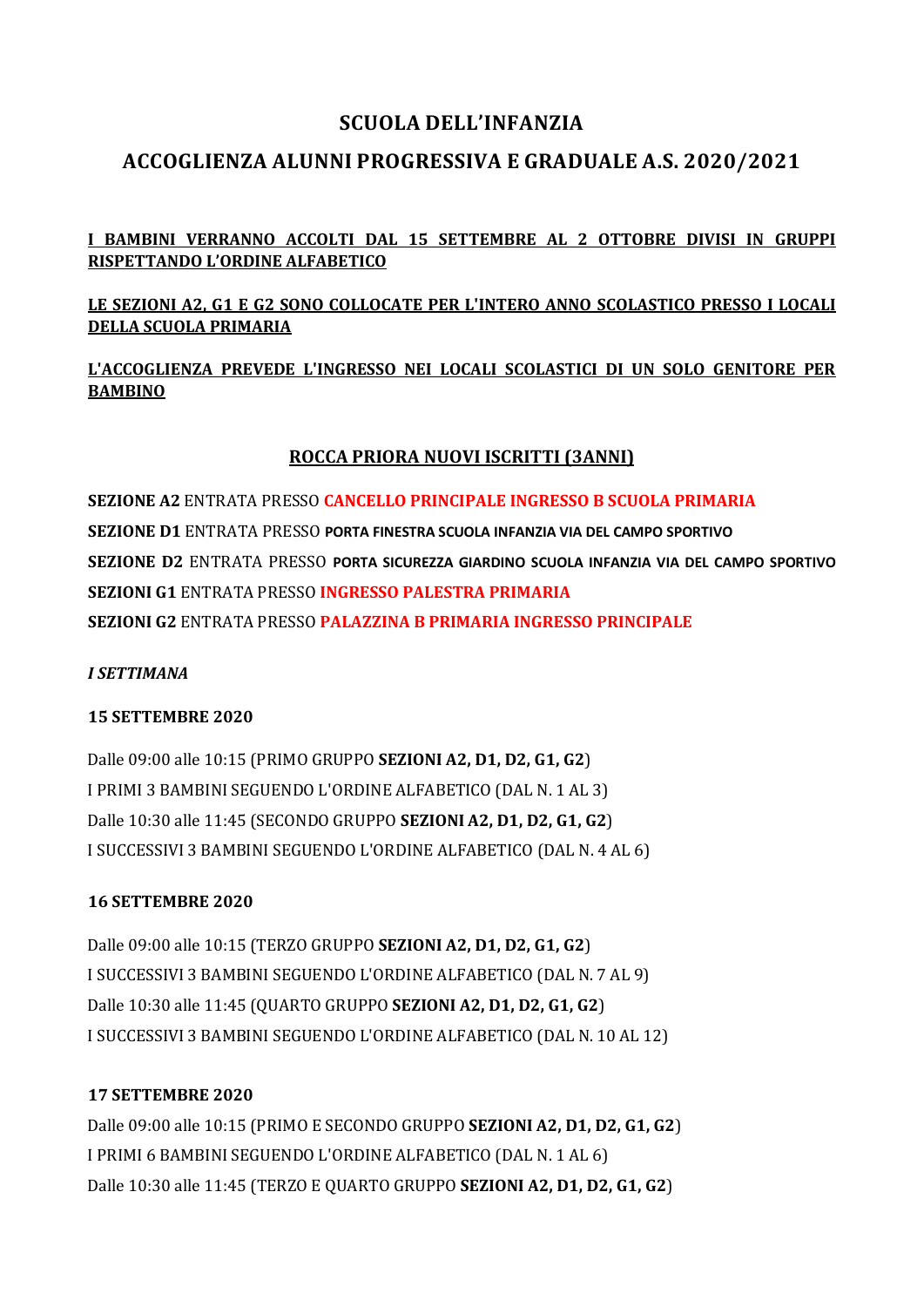I SUCCESSIVI 6 BAMBINI SEGUENDO L'ORDINE ALFABETICO (DAL N. 7 AL 12)

### *II SETTIMANA*

### **21/22/23/24/25 SETTEMBRE 2020**

Dalle 09:00 alle 10:15 (PRIMO E SECONDO GRUPPO **SEZIONI A2, D1, D2, G1, G2**) I PRIMI 6 BAMBINI SEGUENDO L'ORDINE ALFABETICO (DAL N. 1 AL 6) Dalle 10:30 alle 11:45 (TERZO E QUARTO GRUPPO **SEZIONI A2, D1, D2, G1, G2**) I SUCCESSIVI 6 BAMBINI SEGUENDO L'ORDINE ALFABETICO (DAL N. 7 AL 12)

#### *III SETTIMANA*

**28/29/30/ SETTEMBRE 01/02 -OTTOBRE 2020 SENZA SERVIZIO MENSA**

**SEZIONE A2** ENTRATA DALLE 8:40 ALLE 8:50, USCITA DALLE 13:00 ALLE 13:10 **SEZIONE D1** ENTRATA DALLE 08:40 ALLE 08:50, USCITA DALLE 12:40 ALLE 12:50 **SEZIONE D2** ENTRATA DALLE 08:20 ALLE 08:30, USCITA DALLE 12:20 ALLE 12:30 **SEZIONI G1** ENTRATA DALLE 08:20 ALLE 08:30, USCITA DALLE 13:00 ALLE 13:10 **SEZIONI G2** ENTRATA DALLE 08.20 ALLE 08:30, USCITA DALLE 13:00 ALLE 13:10 *IV SETTIMANA*

## **DAL 5 OTTOBRE 2020 SI SVOLGERÁ IL SERVIZIO MENSA E I BAMBINI USCIRANNO DOPO IL PRANZO, CON ORARIO DA DEFINIRE SUCCESSIVAMENTE.**

## **PLESSO COLLE DI FUORI SEZIONE L (NEO ISCRITTI 3 ANNI)**

#### *I SETTIMANA*

#### **15 SETTEMBRE 2020**

Dalle 09:00 alle 10:15 (PRIMO GRUPPO) I PRIMI 3 BAMBINI SEGUENDO L'ORDINE ALFABETICO (NUMERI 2, 3, 6) Dalle 10:30 alle 11:45 (SECONDO GRUPPO) I SUCCESSIVI 4 BAMBINI SEGUENDO L'ORDINE ALFABETICO (NUMERI 8, 9, 12, 13) **16 SETTEMBRE 2020** 

Dalle 09:00 alle 10:15 (TERZO GRUPPO) I SUCCESSIVI 3 BAMBINI SEGUENDO L'ORDINE ALFABETICO (NUMERI 15, 16, 17) Dalle 10:30 alle 11:45 (QUARTO GRUPPO) I SUCCESSIVI 3 BAMBINI SEGUENDO L'ORDINE ALFABETICO (NUMERI 18, 20, 21) **17 SETTEMBRE 2020**

Dalle 09:00 alle 10:15 (PRIMO E SECONDO GRUPPO)